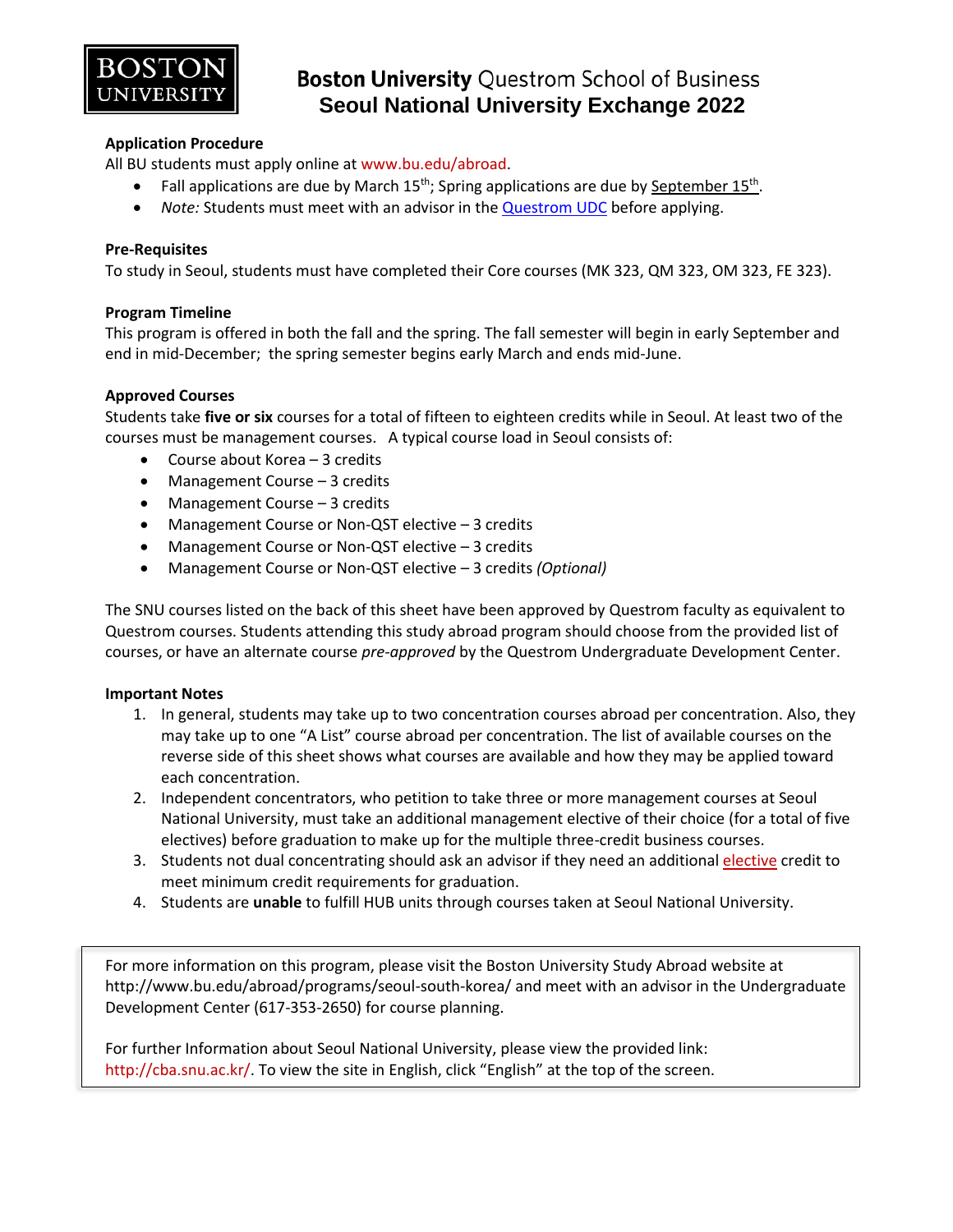## **Seoul National University Exchange Spring 2020**

### **Take one (or more) courses about Korea:**

| <b>SNU Course #</b> | <b>SNU Course Title</b>                      | <b>Questrom Equivalent**</b> | <b>Taught in English?</b> |
|---------------------|----------------------------------------------|------------------------------|---------------------------|
| 055.011             | The Korean Economy: History & Recent Changes | CAS/non-QST                  | English                   |
| 055.003             | Korean Language and Culture                  | CAS/non-QST                  | English                   |
| 043.001             | Reviews of Korean History                    | CAS/non-QST                  | English                   |
| 055.015             | Contemporary Korea                           | CAS/non-QST                  | English                   |
| 208.226A            | Geography of Asia                            | CAS/non-QST                  | English                   |
| 055.007             | Introduction to Korean Literature            | CAS/non-QST                  | English                   |

### **Select four or five additional courses from the list below for a total of five or six classes: ALL Previously APPROVED Courses**

SNU posts their spring course list in January, one month before courses begin for spring. If you see a course that is not listed below and would like to take it, please get permission from the UDC.

*You may take at most 1 A List course per concentration and at most 2 courses per concentration abroad.*

| <b>SNU Course #</b>                                                                                                                              | <b>SNU Course Title</b>                             | <b>Questrom</b><br><b>Course #</b>                         | <b>Elective Type</b> | <b>Taught in</b><br>English? |
|--------------------------------------------------------------------------------------------------------------------------------------------------|-----------------------------------------------------|------------------------------------------------------------|----------------------|------------------------------|
| <b>Accounting</b>                                                                                                                                |                                                     |                                                            |                      |                              |
| 251.323                                                                                                                                          | Corporate Finance                                   | FE 449                                                     | <b>B</b> List        | English                      |
| <b>Finance</b>                                                                                                                                   |                                                     |                                                            |                      |                              |
| 251.323                                                                                                                                          | Corporate Finance                                   | FE 449                                                     | A List               | English                      |
| 251.339                                                                                                                                          | Insurance and Risk Management                       | <b>FE Elective</b>                                         | <b>B</b> List        |                              |
| 251.422                                                                                                                                          | Investments                                         | <b>FE Elective</b>                                         | <b>B</b> List        |                              |
| M1338.001000                                                                                                                                     | Corporate Risk Management &<br>Insurance            | <b>FE Elective</b>                                         | <b>B</b> List        | English                      |
| 251.448                                                                                                                                          | <b>Fixed Income Security Analysis</b>               | FE 456                                                     | <b>B</b> List        | English                      |
| 251.420                                                                                                                                          | Derivatives                                         | FE 429                                                     | <b>B</b> List        | English                      |
| Independent                                                                                                                                      |                                                     |                                                            |                      |                              |
| All concentration electives will count, including those listed below. Students must seek approval from<br>Independent Concentration Coordinator. |                                                     |                                                            |                      |                              |
| 251.204A                                                                                                                                         | Intermediate Accounting I                           | Independent Elective (non-AC<br>English<br>concentrators). |                      |                              |
|                                                                                                                                                  | <b>Innovation &amp; Entrepreneurship</b>            |                                                            |                      |                              |
| 251.424                                                                                                                                          | Corporate Strategy                                  | I&E elective                                               | <b>B</b> List        | English                      |
| 251.334                                                                                                                                          | New Product Development & Product<br>Management     | <b>I&amp;E Elective</b>                                    | <b>BList</b>         |                              |
| <b>Global Business</b>                                                                                                                           |                                                     |                                                            |                      |                              |
| 251.322                                                                                                                                          | <b>International Business Management</b>            | <b>IM 445</b>                                              | <b>B</b> List        | English                      |
| 251.434                                                                                                                                          | <b>Special Topics in Business</b><br>Administration | <b>GB Elective</b>                                         | <b>B</b> List        | English                      |
| 251.426                                                                                                                                          | <b>International Business Environment</b>           | <b>GB Elective</b>                                         | <b>B</b> List        | English                      |
| Law                                                                                                                                              |                                                     |                                                            |                      |                              |
| 251.303                                                                                                                                          | Human Resource Management                           | MO 441                                                     | <b>B</b> List        |                              |